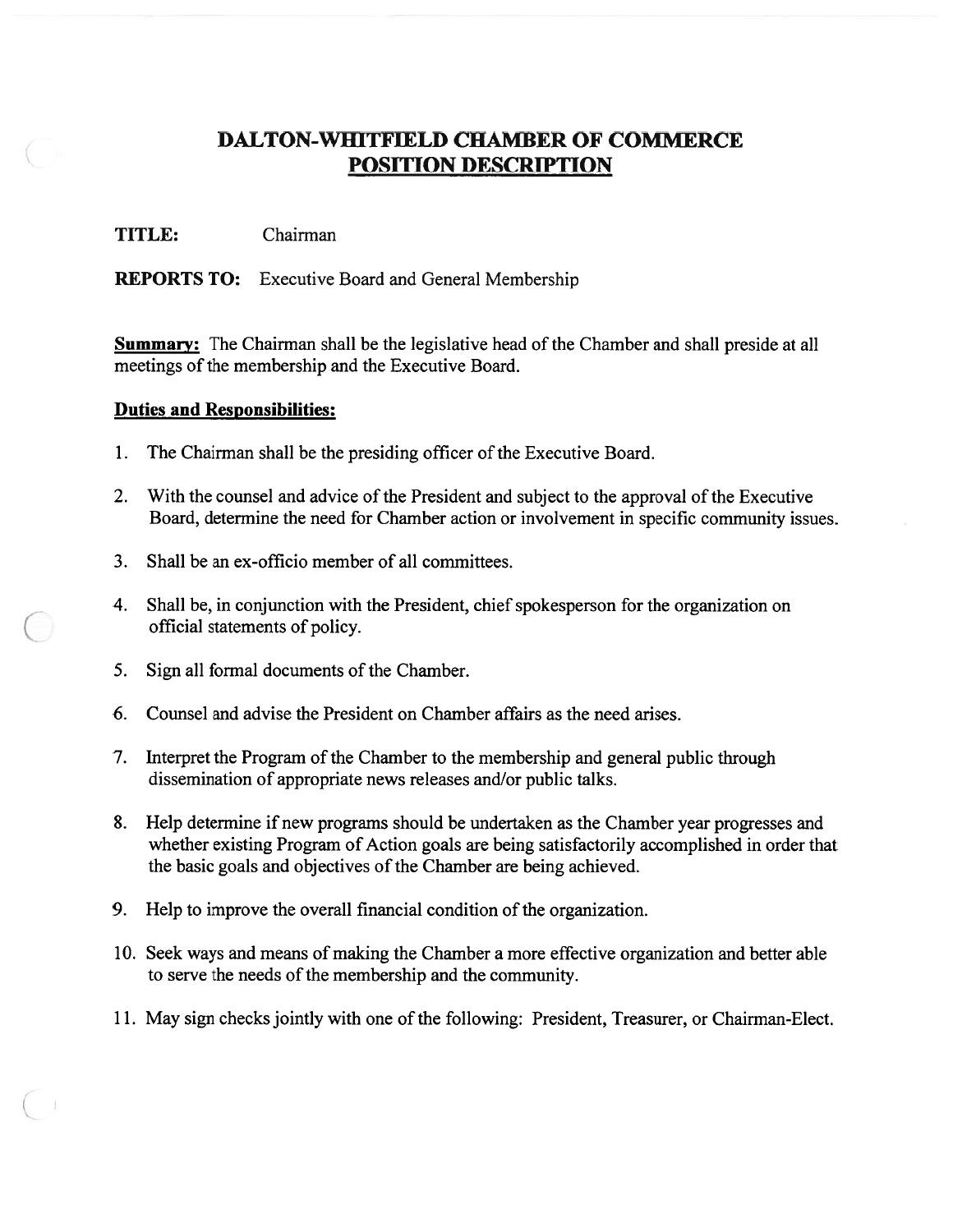TITLE: Chairman-Elect

#### REPORT TO: Chairman

**Summary:** The Chairman-Elect shall succeed to the position of Chairman upon the expiration of the term and with the confirmation of the Executive Board. The Chairman-Elect shall exercise the powers and authority and perform the duties of the Chairman in the absence or disability of the Chairman.

- 1. The Chairman-Elect shall serve as <sup>a</sup> member of the Executive Board.
- 2. Shall be an ex-officio member of all committees.
- 3. Shall be <sup>a</sup> spokesperson for the organization on official statements of policy.
- 4. Assist the Chairman in determining the need for committees.
- 5. Counsel with other officers of the organization in seeking means of reaching Program of Action goals and objectives.
- 6. Interpret the Program of the Chamber to the membership and general public through dissemination of appropriate news releases and/or public talks.
- 7. Help determine if new programs should be undertaken as the Chamber year progresses and whether existing Program of Action goals are being satisfactorily accomplished in order that the basic goals and objectives of the Chamber are being achieved.
- 8. Help to improve the overall financial condition of the organization.
- 9. Seek ways and means of making the Chamber a more effective organization and better able to serve the needs of the membership and the community.
- 10. Supervise an annual review and update of the Chamber's long-range plan, keeping the plan's perspective focused five years into the future.
- 11. Conduct <sup>a</sup> Chamber orientation program for new Board members.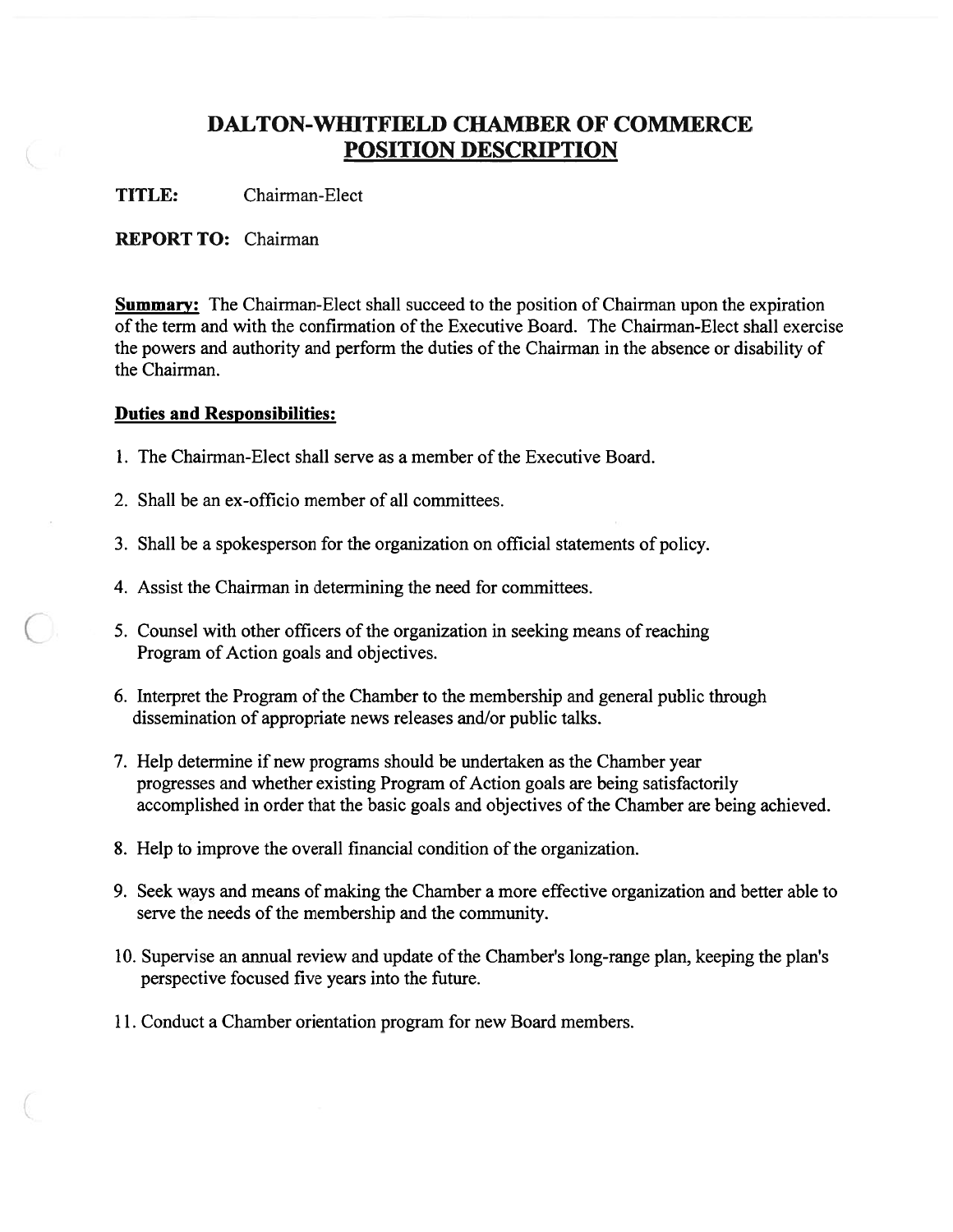TITLE: Chairman-Elect Designate

REPORT TO: Chairman

Summary: The Chairman-Elect Designate shall assist the Chairman and Chairman-Elect in the performance of their duties. The Chairman-Elect Designate should also develop knowledge which will improve goal accomplishment and efficient operations of the Chamber.

- 1. The Chairman-Elect Designate shall serve as <sup>a</sup> member ofthe Executive Board.
- 2. Assist the Chairman-Elect as requested in carrying out the prescribed duties.
- 3. Shall be an ex-officio member of all committees.
- 4. Shall be <sup>a</sup> spokesperson for the organization on official statements of policy.
- 5. Assist the Chairman in determining the need for committees.
- 6. Counsel with others officers of the organization in seeking means of reaching Program of Action goals and objectives.
- 7. Interpret the Program of the Chamber to the membership and general public through dissemination of appropriate news releases and/or public talks.
- 8. Help determine if new programs should be undertaken as the Chamber year progresses and whether existing Program of Action goals are being satisfactorily accomplished in order that the basic goals and objectives of the Chamber are being achieved.
- 9. Help to improve the overall financial condition of the organization.
- 10. Seek ways and means of making the Chamber a more effective organization and better able to serve the needs of the membership and the community.
- 11. Supervise an annual review and update of the Chamber's long-range plan, keeping the plan's perspective focused five years into the future.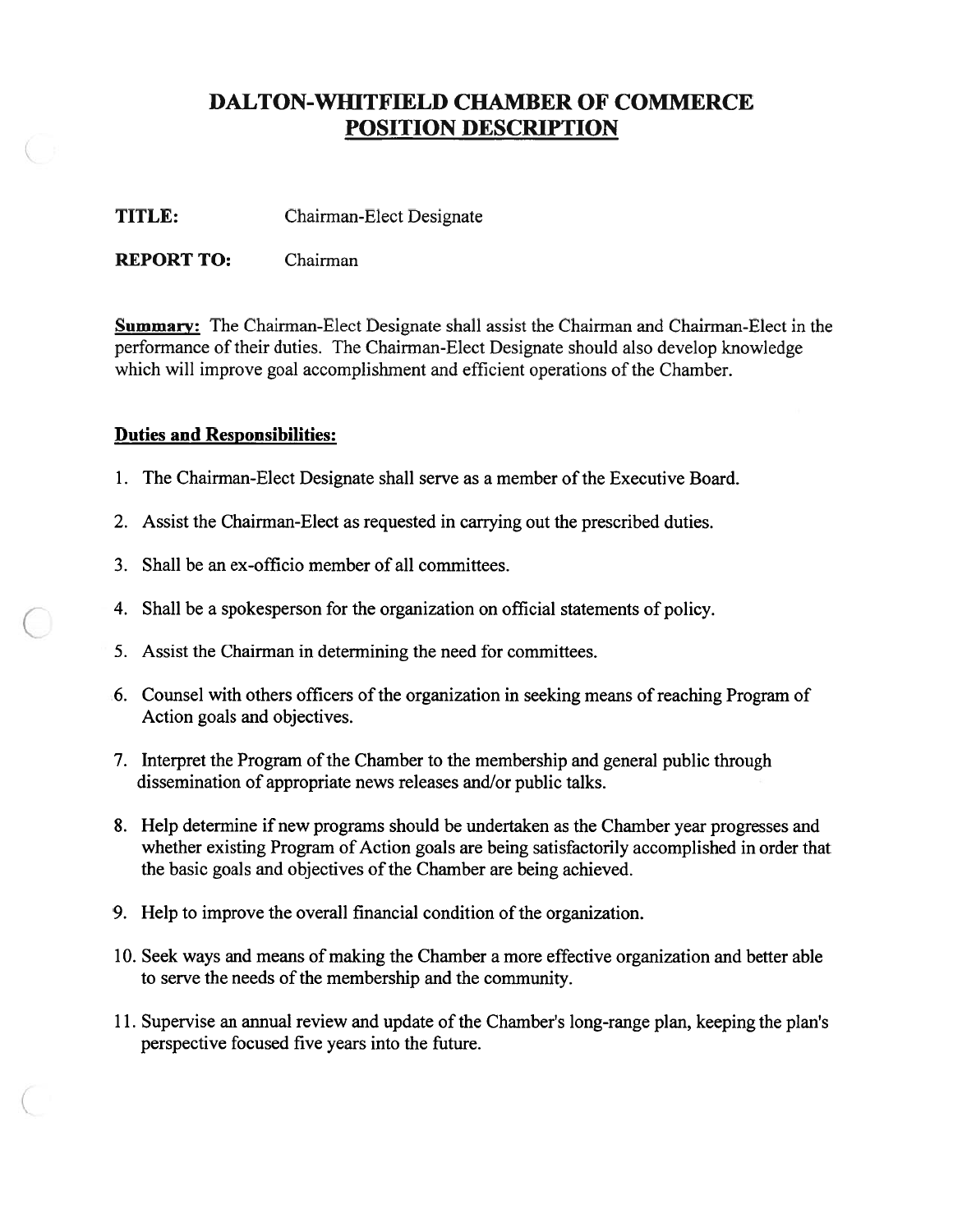TITLE: Treasurer

REPORTS TO: Chairman

Summary: The Treasurer shall supervise the receipt, deposit and disbursement of the funds of the Chamber and shall cause <sup>a</sup> monthly financial repor<sup>t</sup> to be made to the Executive Board.

- 1. Serve as Chairman of the Budget Committee. The Budget Committee shall be responsible for determining the ways and means by which budget requirements are met.
- 2. The Treasurer shall receive and disburse all funds of the Chamber. The Treasurer shall keep all of its money deposited in its name as such depository or depositories as the Directors may instruct and shall pay out no money except upon the check of the Chamber of Commerce.
- 3. The Treasurer may sign checks jointly with one of the following: Chairman, Chairman-Elect or President.
- 4. Shall be the technical custodian of all funds of the Chamber.
- 5. Shall insure that an annual review or audit is made by <sup>a</sup> public accountant of all financial operations of the Chamber during the past year.
- 6. Shall chair an annual internal audit committee.
- 7. Shall serve as a member of the Executive Board.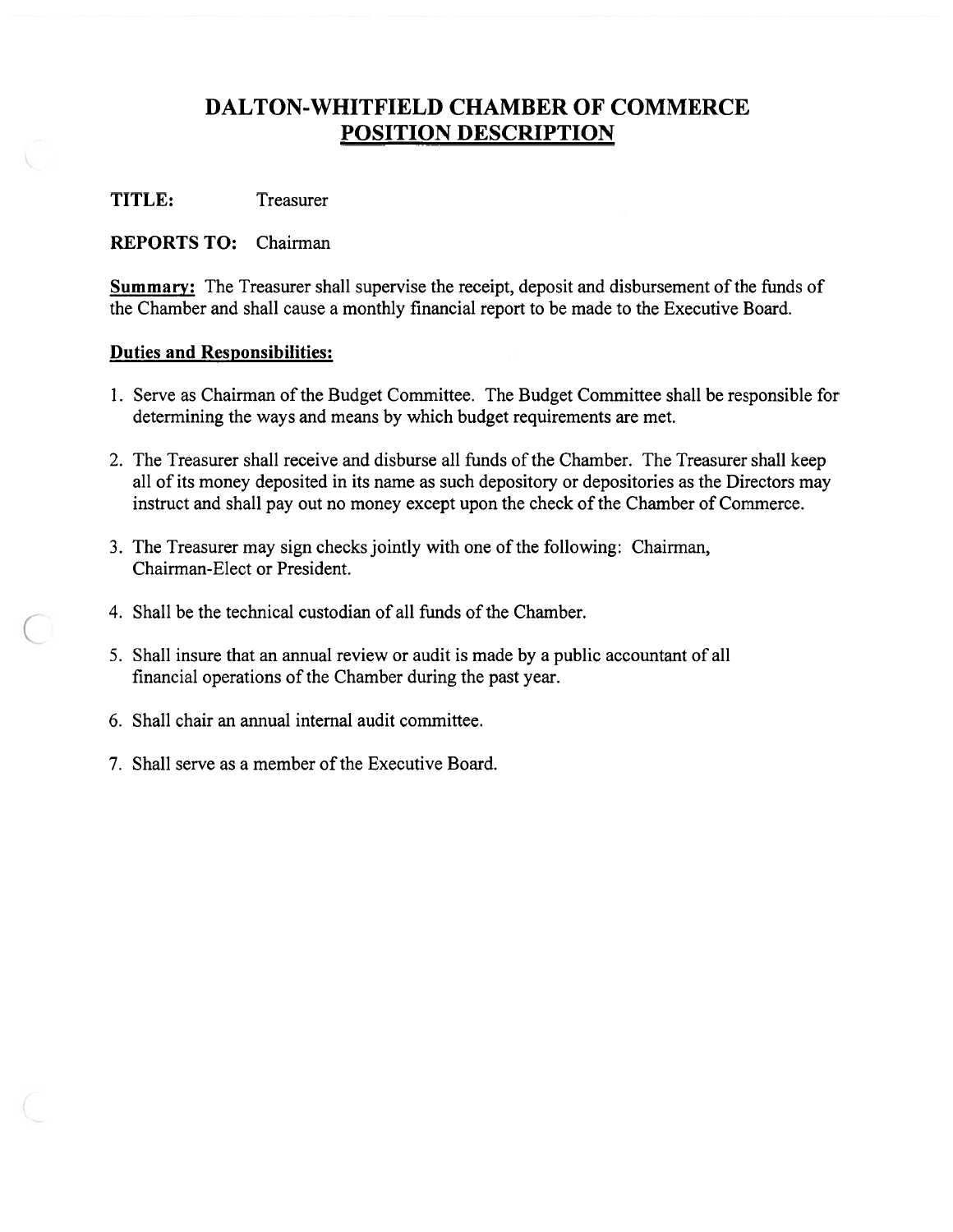TITLE: General Counsel

REPORTS TO: President and Chairman

**Summary:** The General Counsel represents the Chamber as a general legal counsel.

### Duties and Responsibilities:

1. The Legal Counsel advises and gives general legal counsel regarding national, state and local issues and situations affecting the Chamber's policy.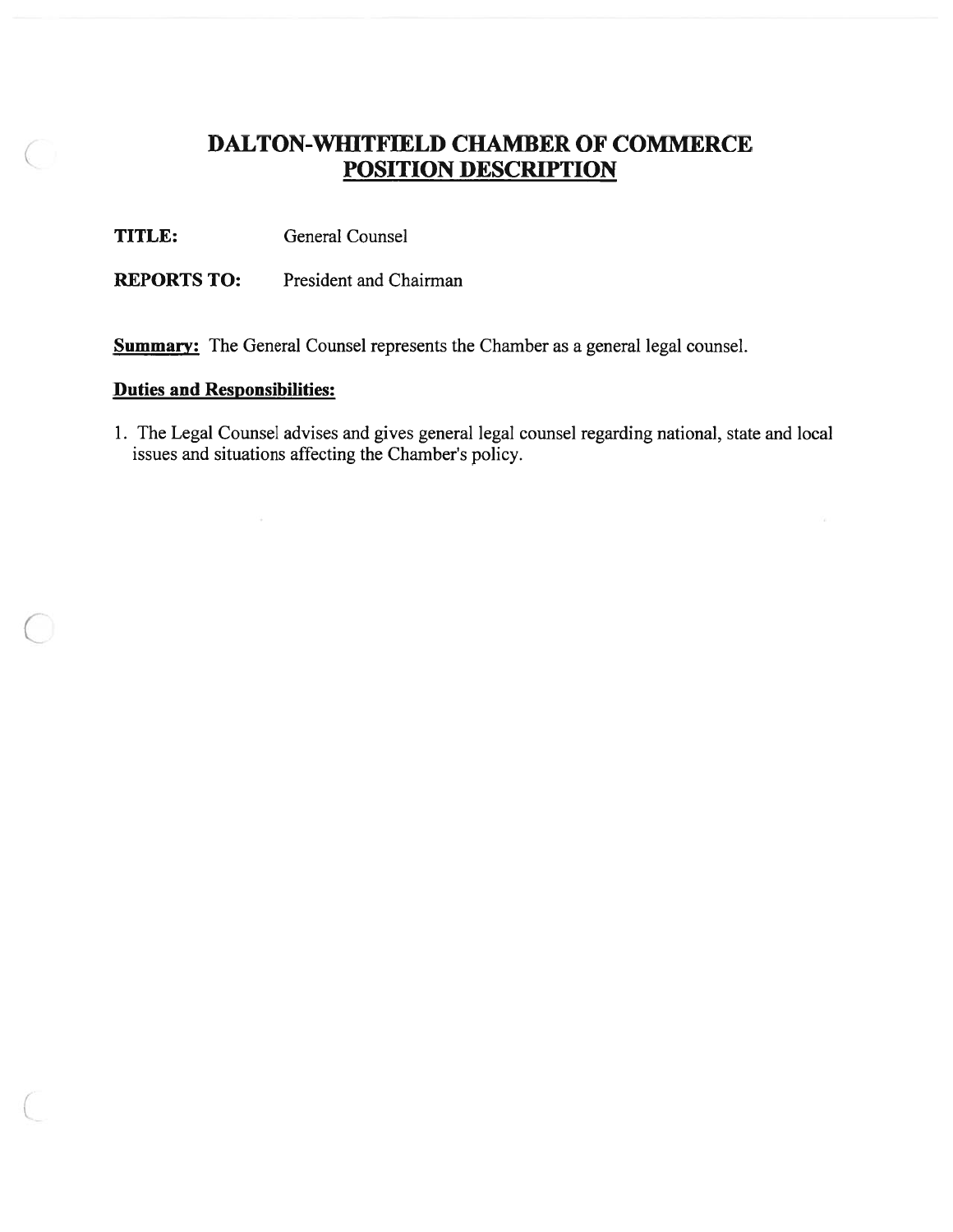TITLE: Executive Board Member

REPORTS TO: Chairman

Summary: The members of the Executive Board are the elected representatives of the Chamber's general membership and have ultimate responsibility for all Chamber operations. In the capacity, the Executive Board shall formulate and review various policies, proposed actions, programs and projects which serve the best interest of the Chamber and the community.

- 1. Annually develop <sup>a</sup> set of basic Chamber objectives, called <sup>a</sup> Program of Action, and continually monitor and direct the Chamber's progress toward attaining those objectives.
- 2. Set the overall policy of the Chamber.
- 3. Recommend changes in the by-laws and elect officers as required in the by-laws.
- 4. Be <sup>a</sup> sounding board for the Chamber membership in representing the business community.
- 5. Take an interest in the organization and spend the necessary time to give proper attention to the affairs of the Chamber.
- 6. Work constructively and harmoniously with the officers, committee chairmen and staff.
- 7. Exercise sound judgement in considering the issues being addressed by the Chamber.
- 8. Provide the personal leadership, enthusiasm and suppor<sup>t</sup> necessary to help coordinate and build an effective organization.
- 9. Inspire others to respond to worthwhile causes sponsored by the Chamber and motivate others to help in arriving at solutions to community problems.
- 10. Encourage committees in the completion of their assigned tasks.
- 11. Attend all meetings and functions of the Executive Board.
- 12. Study and review the budgetary and fiscal needs of the Chamber and help broaden the financial resources of the organization.
- 13. Defend the Chamber against criticism. Where criticism is justified, work to remedy the conditions causing the criticism by bringing the matter to the attention of the entire Board.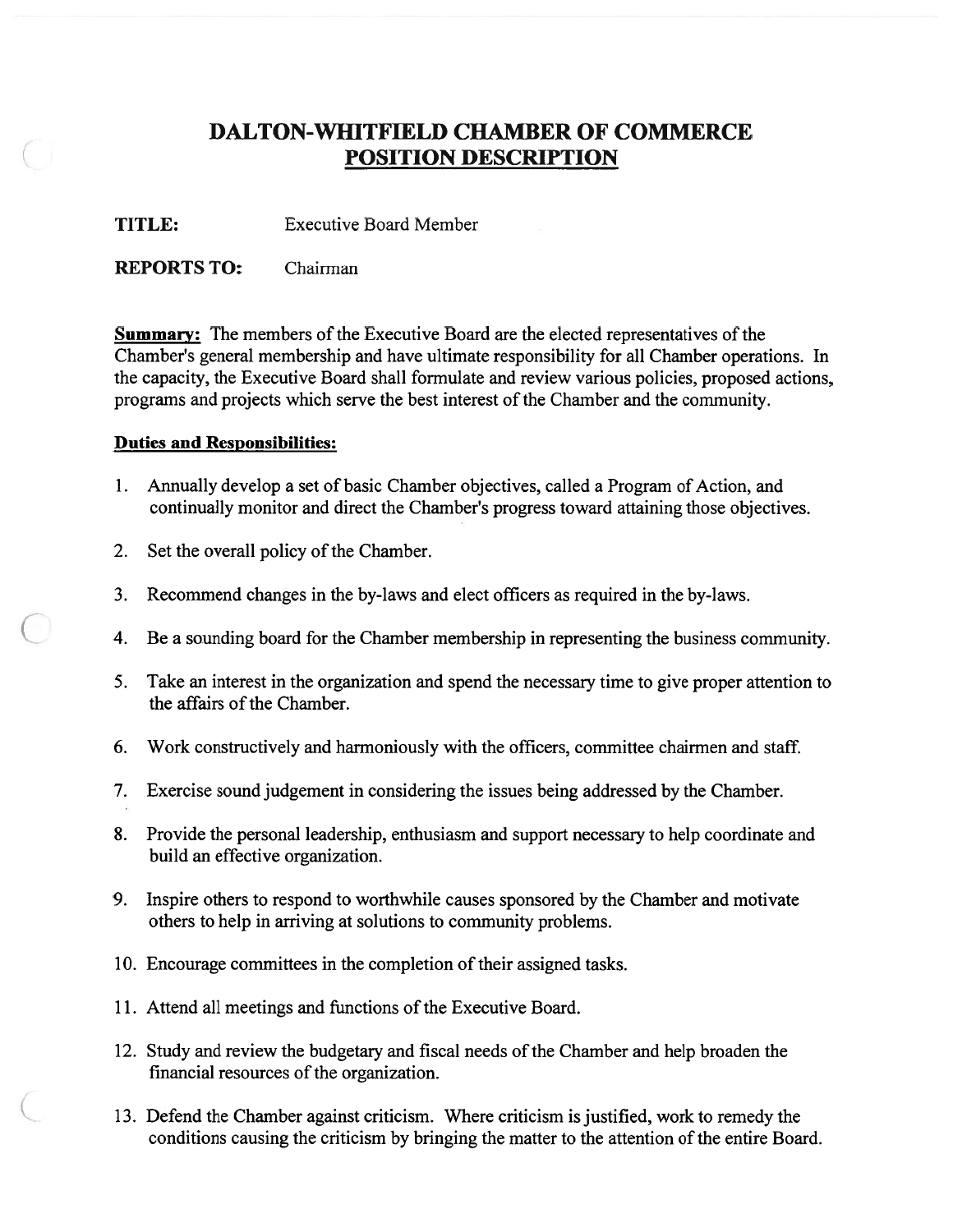- 14. Keep informed of the activities and overall operations of the Chamber.
- 15. Be scrupulous in your disassociation of all personal interests from the activities of the Chamber.
- 16. Help select and involve individuals in various Chamber programs so as to utilize their leadership talents.
- 17. Be certain that Chamber programs, projects and activities are consistent with the needs of the membership and the community.